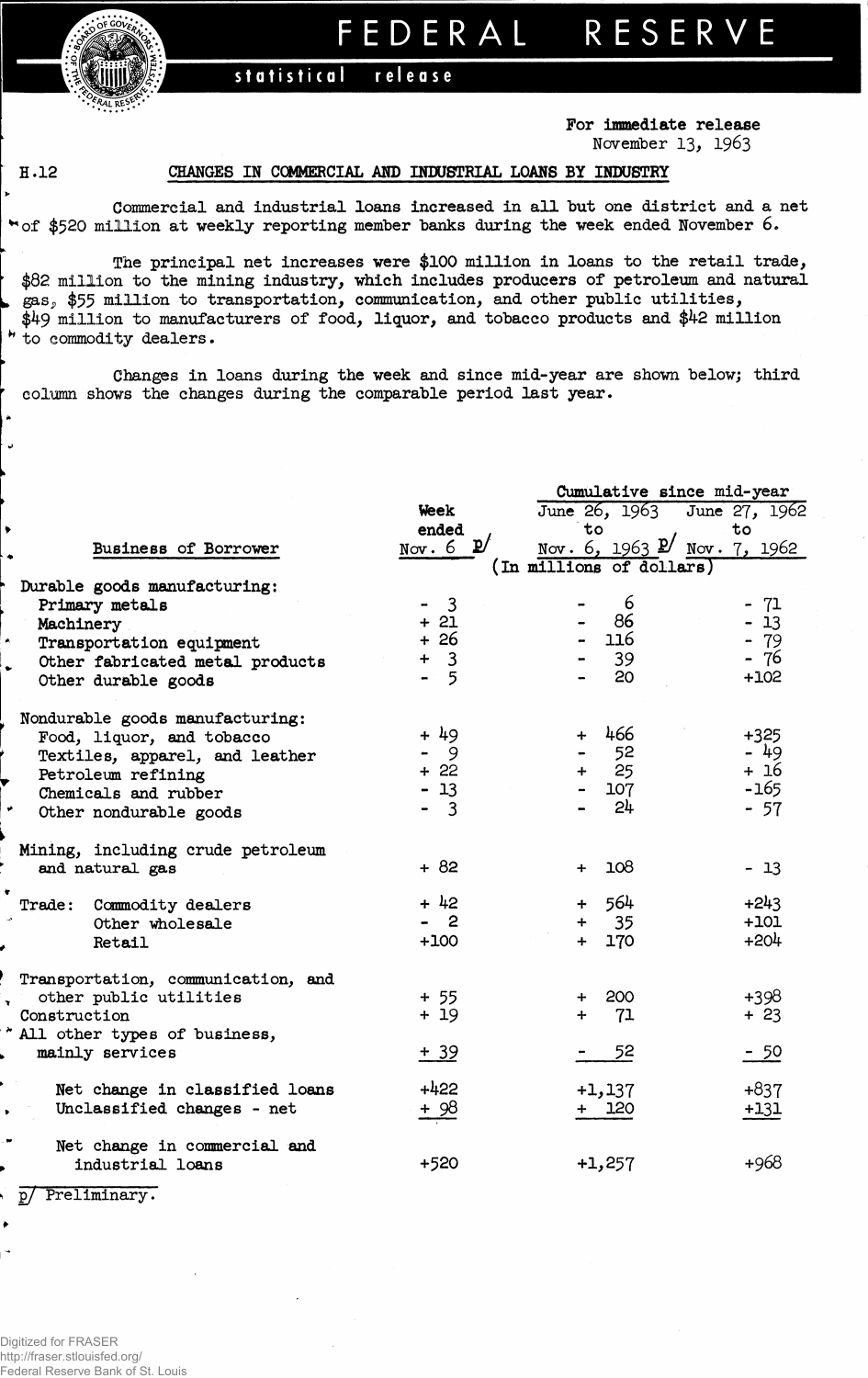In addition to the weekly table, a monthly table appears below showing changes during October 1963 compared with the preceding month and with October 1962, and also showing changes during the past twelve months.

Total commercial and industrial loans increased \$352 million during the month of October 1963, compared with an increase of \$740 million during the month of September 1963 and an increase of \$227 million in October 1962.

|                                    | 5 weeks  | 4 weeks                 | $5$ weeks | 12 months                                              |  |  |
|------------------------------------|----------|-------------------------|-----------|--------------------------------------------------------|--|--|
| <b>Business of Borrower</b>        | ended    | ended                   | ended     | ended                                                  |  |  |
|                                    |          |                         |           | 0ct. 30, 1963 Sept.25, 1963 0ct.31, 1962 0ct. 30, 1963 |  |  |
|                                    |          | In millions of dollars) |           |                                                        |  |  |
| Durable goods manufacturing:       |          |                         |           |                                                        |  |  |
| Primary metals                     | $-8:2$   | $+ 10.7$                | $-25.3$   | 40.6                                                   |  |  |
| Machinery                          | $-115.6$ | $+ 34.4$                | $-43.8$   | 75.3<br>$+$                                            |  |  |
| Transportation equipment           | $-51.8$  | $+ 70.3$                | $-57.8$   | 112.5                                                  |  |  |
| Other fabricated metal products    | $-35.2$  | $+ 12.2$                | $-25.6$   | 2.9                                                    |  |  |
| Other durable goods                | $-37.8$  | $+27.8$                 | $-30.3$   | 51.5                                                   |  |  |
| Nondurable goods manufacturing:    |          |                         |           |                                                        |  |  |
| Food, liquor, and tobacco          | $+268.9$ | $+152.2$                | $+217.0$  | 23:0<br>$+$ $-$                                        |  |  |
| Textiles, apparel, and leather     | $-114.4$ | $-61.7$                 | $-152.7$  | 122.8<br>$+$                                           |  |  |
| Petroleum refining                 | $-23.7$  | $+48.2$                 | $+ 6.1$   | 35.7<br>$+$                                            |  |  |
| Chemicals and rubber               | $-54.3$  | $+ 10.0$                | $-10.1$   | -6.0<br>$+$                                            |  |  |
| Other nondurable goods             | $-80.5$  | $+16.9$                 | $-62.7$   | 22.2<br>$+$                                            |  |  |
| Mining, including crude petroleum  |          |                         |           |                                                        |  |  |
| and natural gas                    | $-3.5$   | $+32.0$                 | $+ 12.3$  | 342.2<br>$+ -$                                         |  |  |
| Trade: Commodity dealers           | $+287.5$ | $+78.0$                 | $+125.8$  | $+ 266.0$                                              |  |  |
| Other wholesale                    | $+68.1$  | $+20.9$                 | $+18.6$   | $+ 101.7$                                              |  |  |
| Retail                             | $+135.8$ | $+36.6$                 | $+148.0$  | 90.3<br>$+$                                            |  |  |
| Transportation, communication, and |          |                         |           |                                                        |  |  |
| other public utilities             | $+161.1$ | $+151.7$                | $+88.0$   | $+ 148.1$                                              |  |  |
| Construction                       | $-14.8$  | $+33.7$                 | $-6.0$    | 145.5<br>$+$                                           |  |  |
| All other types of business,       |          |                         |           |                                                        |  |  |
| mainly services                    | $-94.5$  | $+39.8$                 | $-13.1$   | $+ 384.0$                                              |  |  |
| Net change in classified loansl/   |          |                         | $+188.4$  |                                                        |  |  |
|                                    | $+287.1$ | $+713.7$                |           | $+1, 555.3$                                            |  |  |
| Unclassified changes - net         | $+64.9$  | $+26.3$                 | $+38.6$   | $+ 450.7$                                              |  |  |
| Net change in commercial and       |          |                         |           |                                                        |  |  |
| industrial loans                   | $+352.0$ | $+740.0$                | $+227.0$  | $+2,006.0$                                             |  |  |

1/ See footnote on following table regarding current coverage.

Digitized for FRASER http://fraser.stlouisfed.org/ Federal Reserve Bank of St. Louis

 $\bullet$